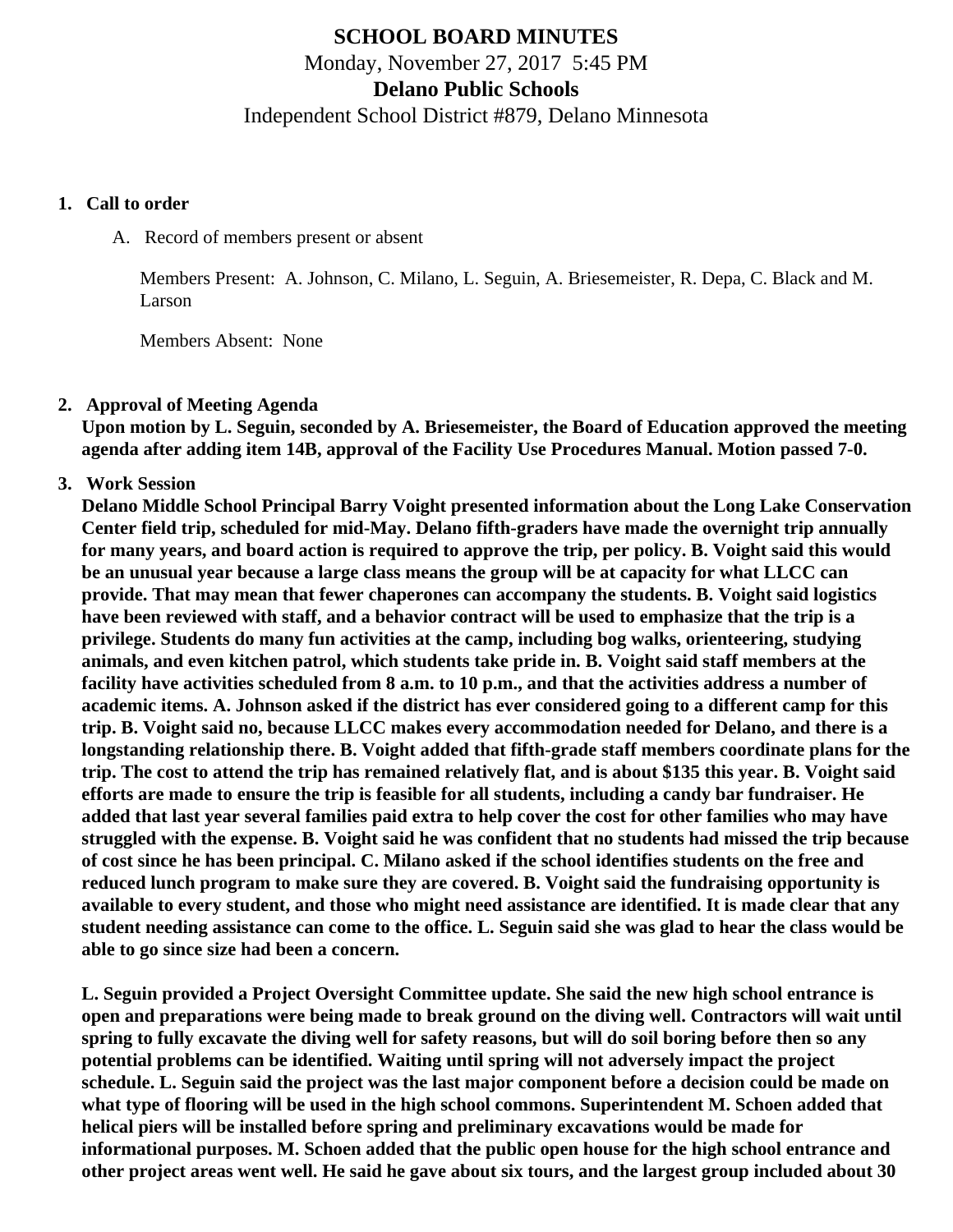**people. He estimated total turnout at 150 to 200. Visitors asked good questions, he said, and were very positive in the feedback they provided. Storage arrangements for the cafeteria tables were discussed. M. Schoen said the overall project is still on target budget-wise, and that contingency dollars are still available if issues arise. He said the intermediate school is mostly buttoned up for winter, and he did not anticipate any major problems there.**

**Business Manager Mary Reeder said that every year the district needs to pass a resolution designating polling places. Board elections will be held in the fall of 2018. M. Reeder said all of the regular polling places have been designated for 2018; however, the middle school can't be a polling place in an odd-year election if it is designated in 2018. In addition, all precincts will have to designate the middle school as a polling place. M. Schoen said it is not cheap to open and staff 10 polling places, and the district would have to pay to run them in off-year elections. The Legislature has put the new requirements in place to discourage off-year elections. The matter will come back to the board in December as a resolution.**

**Board members discussed two draft documents outlining protocol for board members during meetings and outside of meetings. The consensus of the group was to form a temporary subcommittee to work on condensing the guidelines into a single document that would be easier to remember. The matter will be discussed again after the subcommittee has an opportunity to meet and do its work. Board members intended to bring a revised document to the work session meeting in December, then look at approving it during the organizational meeting in January. R. Depa, C. Milano and L. Seguin volunteered to be a part of the committee, with A. Johnson providing additional input if needed. A committee meeting was set for Thursday, Nov. 30.**

**Board members discussed the school district's representation on the Spirit of Community Commission, organized by the city of Delano. Board members felt it would be best to have a representative from the district who is involved with the day-to-day operations of the schools, but said they would be willing to have one of them serve on the commission as one of the at-large members. A. Briesemeister and A. Johnson agreed to explore whether or not they could share one of the positions on the commission.**

**Board members briefly discussed having a social event after the December school board meeting. Members agreed to hold a social, which would be open to the school cabinet of administrators as well. A location was not determined, but a few area establishments would be contacted to see if they might be available to host.**

**Board members also discussed the Facility Use Procedures Manual that had been presented by Chris Runke and Kim Finn of Community Education at a previous meeting. A task force will be formed from advisory council members, the activities administrator and Community Education staff to map out the matter in detail before warm weather returns next spring. The task force will have representation from the board to the user level. After determining best practices, the task force will make a recommendation on the best course of action. The board will be able to make adjustments before taking final action. A. Briesemeister said that so many questions arose when the manual was presented to the Community Ed. council that it became apparent more study was needed. C. Milano asked if approval of the manual, scheduled for the main board meeting the same evening, could be tabled until the task force had completed its work. A. Johnson said it could not because groups are currently using the facilities and the manual was needed to provide direction. Clarification was given that the manual scheduled for approval that evening was a revision of an existing document and was an improvement. C. Milano asked if the manual included higher fees, and M. Schoen said the revised fees were already approved in August. A. Johnson said the revised manual provides enough structure to conduct business over the winter, and while some gray areas might remain she was confident the staff could navigate those waters in the coming months.**

**Upon motion by R. Depa, seconded by C. Milano, the Board of Education called the meeting to recess at**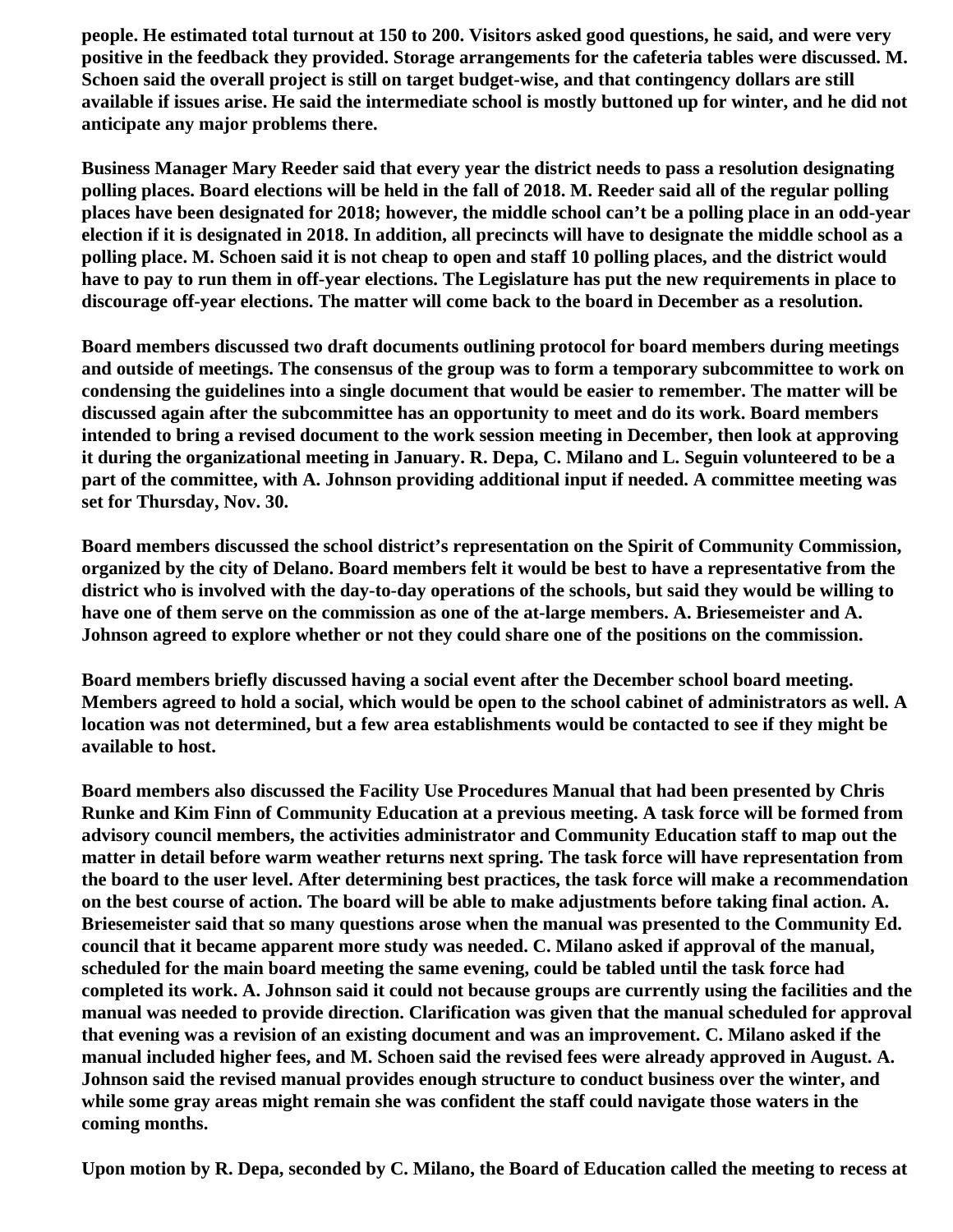**6:45 p.m. Motion passed 7-0.**

**Board Chair A. Johnson called the meeting out of recess and to order at 7 p.m.**

- **4. Pledge of Allegiance**
- **5. Program Review BerganKDV Auditor's Report & World's Best Workforce Report Director of Teaching & Learning**

**Auditor Janel Bitzan of BerganKDV presented the district's audit report. Bitzan opened the presentation by saying the district was issued an unmodified opinion, the best it could receive, and added that was the same opinion it had received in the past few years as well. One finding, common to school districts of Delano's size, was lack of segregation of accounting duties. She added that it was a mid-level finding for Delano rather than a high-level finding as in the cast of many districts, because the Delano does have some compensating controls in place. J. Bitzan said Average Daily Membership numbers have been increasing, and that there was a 3.4-percent increase for 2017. She also noted an overall increase in the pupil units served in 2017, and said there has continued to be a gain in open enrollment. Increased enrollment means increased revenue. J. Bitzan said that 2017 was the first year that the voter-approved referendum dollars started coming in, and state revenues increased as well. She noted that property taxes, state aid and other sources were below the state average in revenue per average daily membership, and also were consistently below districts of similar size. J. Bitzan said the general fund expenditures reflect consistent budgeting and spending from 2016 to 2017 and that money allocated to classrooms was proportionately higher than in typical districts. J. Bitzan noted that revenues were up more than expected due in part to increased enrollment, and that the fund balance has increased four out of the last five years. She said that as the district enrollment grows, a higher fund balance is needed and planners should keep this in mind when considering future growth. J. Bitzan said the food service fund has grown, but some community service funds, including ECFE, are in or are nearing deficits. A. Johnson thanked the auditor and M. Reeder for their diligence and said there were no surprises in terms of the deficiencies noted.**

**Director of Teacher and Learning Joe Vieau presented his World's Best Workforce report for 2016-17. Goals were set in five areas. First, the kindergarten readiness goal was met. This involved lowering the percentage of students needing remedial services in kindergarten from 16.6 percent in 2016 to 13.6 percent in 2017. Second, the goal for third-grade literacy was not met, which involved increasing the MCA Reading test proficiency from 79.9 percent in 2016 to 80.9 percent in 2017. The actual proficiency rate was 78.5. Third, a goal to close the achievement gap at each school was not met. Fourth, career and college readiness goals were met at the middle school and the high school. In the middle school, the percentage of students meeting standards on the MCA Reading test rose from 79.8 percent in the spring of 2017 to 80.4 in 2017, and in the high school 100 percent of students on campus participated in a Career Interest Inventory. The fifth and final goal was that 100 percent of high school seniors who attend classes on campus would graduate. This goal was not met, as 201 out of 204 students graduated. J. Vieau noted that while only two of the five goals were met, some of the objectives were fairly aggressive.**

**J. Vieau continued his presentation with information on other assessments. He noted that MCA proficiency in math was 82.2 percent compared to 59.9 percent statewide, that proficiency was 78.7 percent in MCA Reading compared to 61.1 percent statewide, and that Delano had 68.2 percent proficiency on the MCA Science test compared to 55 percent statewide. More specific information on scores from each building was also presented, as well as comparisons to other districts. J. Vieau also reported that 79 percent of Delano students earned passing grades of 3 or higher on AP exams. Implications of the Every Student Succeeds Act were also discussed. J. Vieau said MCA testing will continue, but use of the data is changing. There were no MMR and FR calculations this year. Accountability indicators used under ESSA include academic achievement, academic progress, graduation rates, progress toward English language proficiency and school quality/student success.**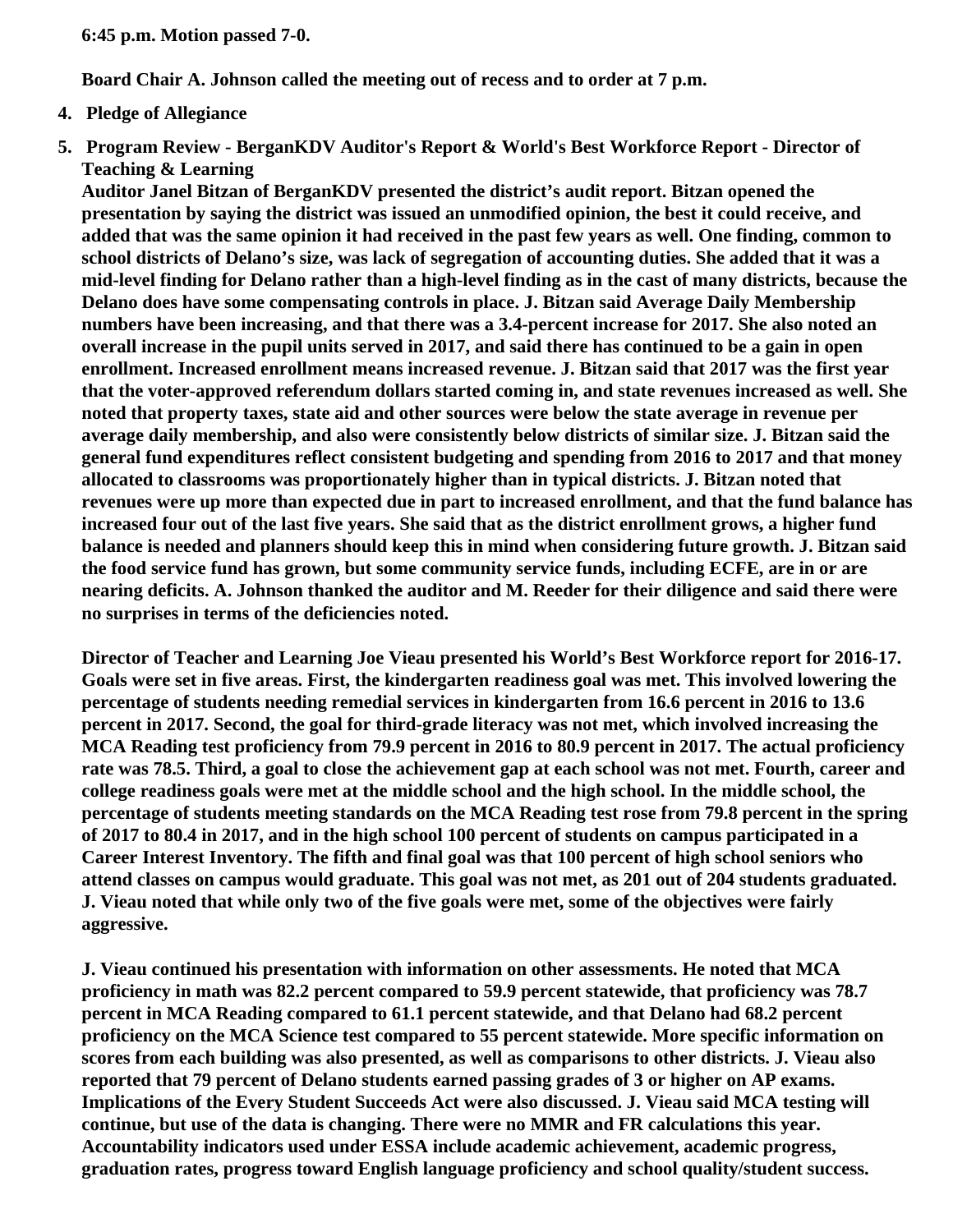C. Black asked why opt-out students are included in the statistics, and R. Depa asked how many are opting. J. Vieau explained that there are about nine or 10 students who opt out at the high school, and fewer at the lower levels. M. Schoen said that if a district educates a student for their whole career and that student does not graduate, that should go against the district's graduation rate. But if a student decides to drop out with a parent's permission, that still gets marked against a school's graduation rate even though the school does not control that decision. C. Black said if a certain measure grades a school district on a matter that is completely outside its control, that is not a good measurement to use. J. Vieau said the numbers are low, but any negative impact is one that the district does not want.

J. Vieau then presented goals established by ESSA at the state level, as well as the Delano distgotis for World's Best Workforce in 2017-18. Delano has five WBWF goals for that time period. The first is that preschool students meeting proficiency on the kindergarten entry profile will increase from 71.8 percent in 2017 to 73.8 percent in 2018. The second is that the elementary school will increase reading proficiency on the MCA from 78.5 percent in 2017 to 79.7 percent in 2018. The third goal is that the district will decrease the proficiency achievement gap between SPED and Non-SPED students on the Reading MCA from 35.2 in 2017 to 30 in 2018. The fourth is that the district will increase the percent of students achieving CCR on the Reading MCA from 59.8 percent in 2017 to 61 percent in 2018. The fifth and final goal is that 100 percent of high school seniors who are enrolled full time on the Delano Public Schools will graduate. C. Black asked how the goals are determined. J. Vieau said the district looks at data and information, then looks at how it can improve.

# 6. Consent Agenda

Upon motion by M. Larson, seconded by A. Briesemeister, the Board of Education approved the Consent Agenda. Motion passed 7-0.

- A. School Board Minutes
	- 1. [Oct. 23, 2017](http://www.delano.k12.mn.us/pb/app/agenda/minutes/163)
	- 2. [Nov. 13, 2017](http://www.delano.k12.mn.us/docs/district/2017_18/School_Board_Items/November_2017/November_Retreat.pdf)
- B. Financial Affairs
	- 1. [Current Budget Status with Year-to-Date Adjustm](/docs/district/Business_Office/FY18_Budget_Report_Nov.pdf)ents
	- 2. [Investment Transactio](/docs/district/Business_Office/October_2017_Investment_Schedule.pdf)ns
	- 3. [Construction Bond Investment Transacti](/docs/district/Business_Office/Bond_Investment_schedule_Oct_17.pdf)ons
	- 4. [Wire Transfer](/docs/district/Business_Office/October_2017_Wire_Transfer.pdf)s
	- 5. [Minnesota Liquid Asset Fun](/docs/district/Business_Office/October_2017_LAF.pdf)d
	- 6. [Cash Repo](/docs/district/Business_Office/October_2017_Cash_Report.pdf)rt
	- 7. [Revenue Report by Fu](/docs/district/Business_Office/SCHOOL_BOARD_REPORTS_-_REVENUE_BY_FUND_TOTAL__(Date__6_2018).pdf)nd
	- 8. [Expense Report by Fu](/docs/district/Business_Office/SCHOOL_BOARD_REPORTS_-_EXP_BY_FUND_TOTAL__(Date__6_2018).pdf)nd
	- 9. [Expense Report by Progra](/docs/district/Business_Office/SCHOOL_BOARD_REPORTS_-_EXPENDITURES_BY_PROGRAM__(Date__6_2018).pdf)m
	- 10. [Expense Report by Obje](/docs/district/Business_Office/SCHOOL_BOARD_REPORTS_-_EXPENDITURES_BY_OBJECT__(Date__6_2018).pdf)ct
	- 11. [List of Bills Presented for Payme](/docs/district/Business_Office/DETAIL_OF_MONTHLY_BILLS_PRESENTED_FOR_PAYMENT_(Dates__10_01_17_-_11_22_17).pdf)nt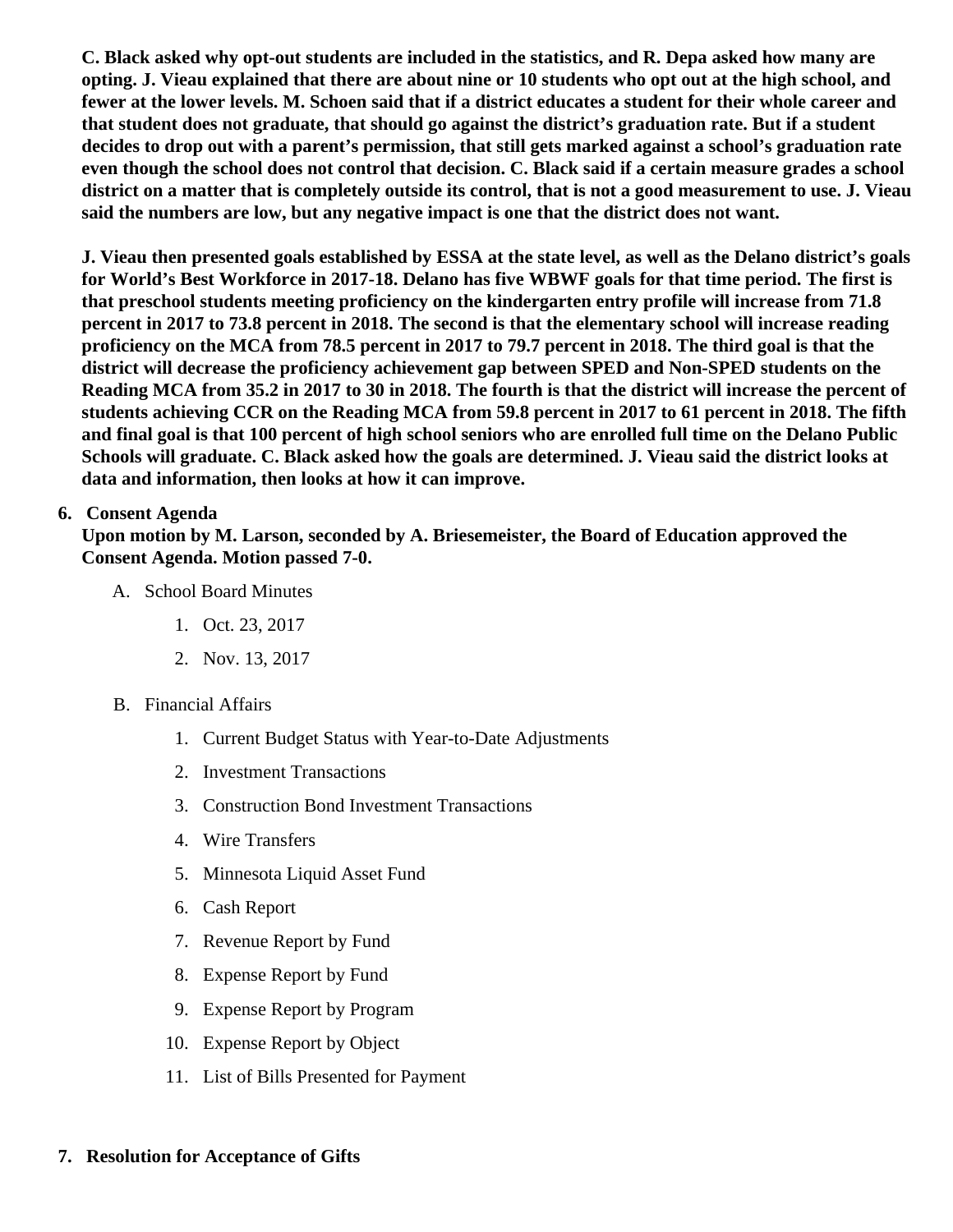Upon motion by R. Depa, seconded by A. Briesemeister, the Board of Education approved the Resolution for Acceptance of Gifts. Motion passed 7-0.

8. [Personnel Matters:](/docs/district/Business_Office/11.27.17_Personnel.pdf)

Upon motion by L. Seguin, seconded by M. Larson, the Board of Education approved the consent portion of the Personnel Matters. Motion passed 7-0.

- 9. Public Comment: School patrons are given the opportunity to address the school board regarding items that are not on the agenda. All patrons will be asked to state their name and address for the record. No comments.
- 10. Administrative Reports
	- A. Superintendent

M. Schoen reported that the open house for the new high school entrance held on Nov. 20 was a g success, with 150-200 people visiting the school. Included among the visitors were a former superintendent, a former high school principal, and the board chair who was in office during the last building project. M. Schoen thanked members of the high school administration who gave tours, are said the responses he received during the evening were very positive. He said it was nice to give people a look at the inside of the entrance, and that the new commons is an impressive space. He thanked ICS Consulting and Wold for planning services. A second matter M. Schoen addressed is progress on the 2018-19 school year calendar. He said an agreement was made with teachers to started this process sooner. Two versions of a calendar for next year have been developed; one is a "lean mean" version with few breaks but an earlier end date, and the second is a longer school year with more breaks that ends the first week in June. The calendar will come back to the school board in January, at the earliest.

- B. Principals:
	- 1. Mr. Voight

B. Voight reported on the relocation of the middle school office. Any visitor can access the middle school staff in the main office. The next big step, he said, will occur over winter break. During that time the schedule calls for the construction of large temporary walls in the commons, so students will encounter a different building layout when they return from winter break. B. Voight said accommodations would be made, but it was unclear at the time exactly what all the ramifications would be. B. Voight also reported on an upcoming Tiger Pride assembly, which would honor and thank students in a variety of ways for demonstrating core values. In addition, B. Voight said he would be conducting an open public information meeting to discuss plans and progress for the intermediate school on Nov. 29. He added that work on the Delano Intermediate School handbook would begin in December.

2. Dr. Heil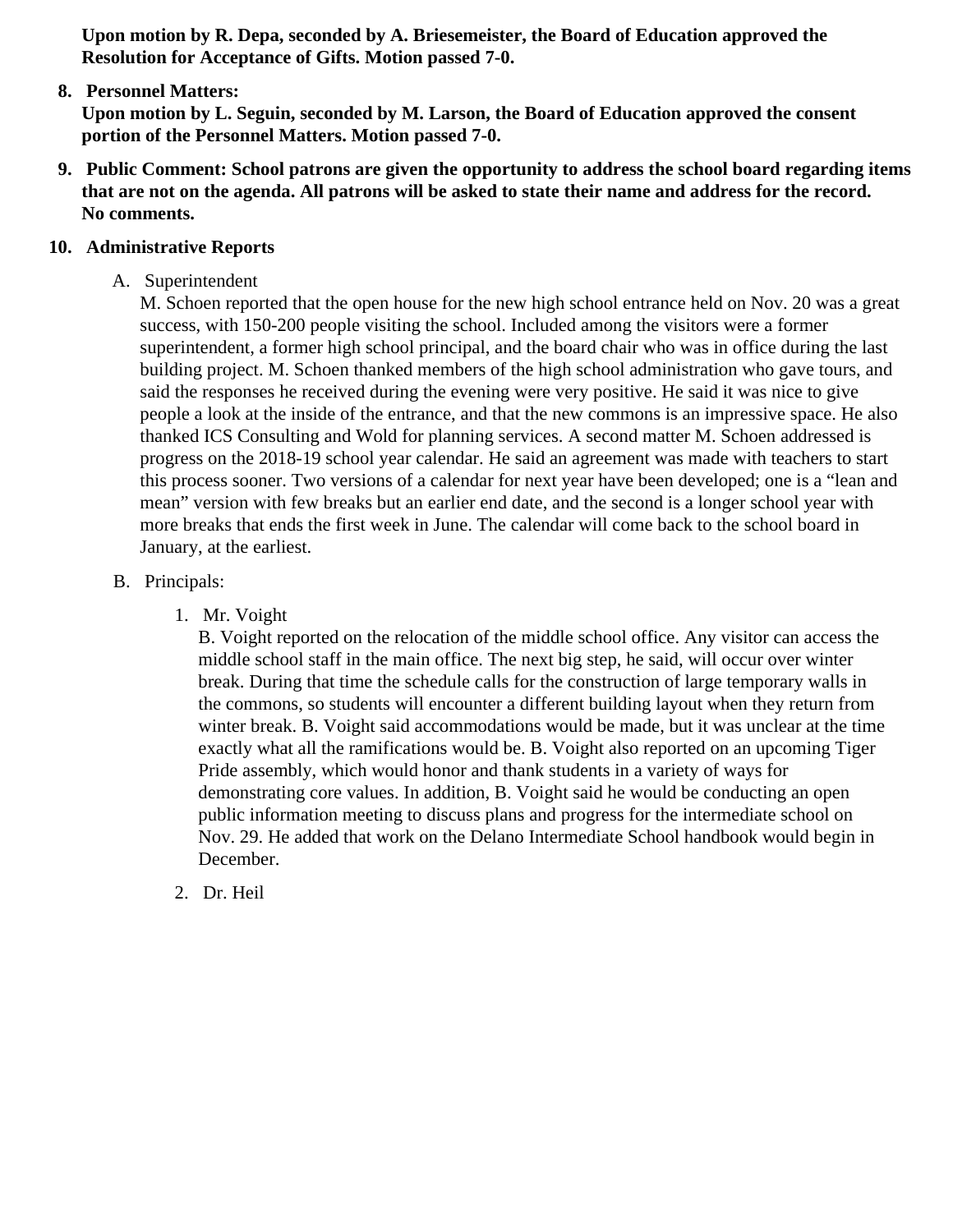S. Heil reported that 98 students took the PSAT in October, which is the only way to qualify for the national merit scholarship during junior year. Some who took the test were younger students who were preparing themselves to try for the national merit scholarship. There are only 1,500 such scholarships given in the world each year. S. Heil also said a letter would soon be going out regarding the ACT test. Last year it was optional and a little over 90 percent of students took it; the year before that the test was mandatory and almost everyone took it. This year there is less funding from the state, so only students on free and reduced lunch can take it for free. S. Heil said juniors will take the test on Feb. 27, and a little over 200 students will take the test on Dec. 9, which is one of the largest groups of students that have taken it. S. Heil said that Gifted and Talented instructor Gwen Briesemeister challenges students to take the test beginning in seventh grade, and that a total of 30 students in grades seven and eight will take it to begin getting comfortable with the test and to see if they can improve their scores over the years. S. Heil also reported on students taking Advanced Placement tests in biology, geography, government and history. In AP biology, 36 students took the test and 24 of them scored well enough to be eligible for college credit with a 3 or above, or 67 percent, while the national average was 64.1 percent. One student earned a perfect 5. Ms. Bahe teaches the class. In AP Geography, 30 took the test and 24 were eligible for college credit. There were five perfect scores. Delano had a 71 percent passing rate, compared to 49 percent nationally. This was Mr. Paulson's second year teaching the class. In AP U.S. Government and Politics 32 total students took the test. In Delano ninth-graders take that test, while almost every other school has advanced juniors or seniors take that test. Out of 32 students that took it, 24 had a passing score of 3 or above, and there were nine perfect scores, good for a 75-percent passing rate. The national average is 49.3 percent. It was Mr. Peterson's first year teaching the class. In AP U.S. History, 33 students took the test and 27 qualified for college credit, or 81.8 percent. The national average is 50.8 percent. There were four perfect scores. Mr. Wallace taught the class. S. Heil said Delano students rise to the occasion and work hard, and the staff works extremely hard to help the students prepare. He added that high scores in these areas also indicate that students are reading at a high level, writing at a high level, and reading charts and graphs at a high level, which means the scores are a credit to all the teachers, from pre-kindergarten to  $12<sup>th</sup>$  grade.

3. Mr. Schuler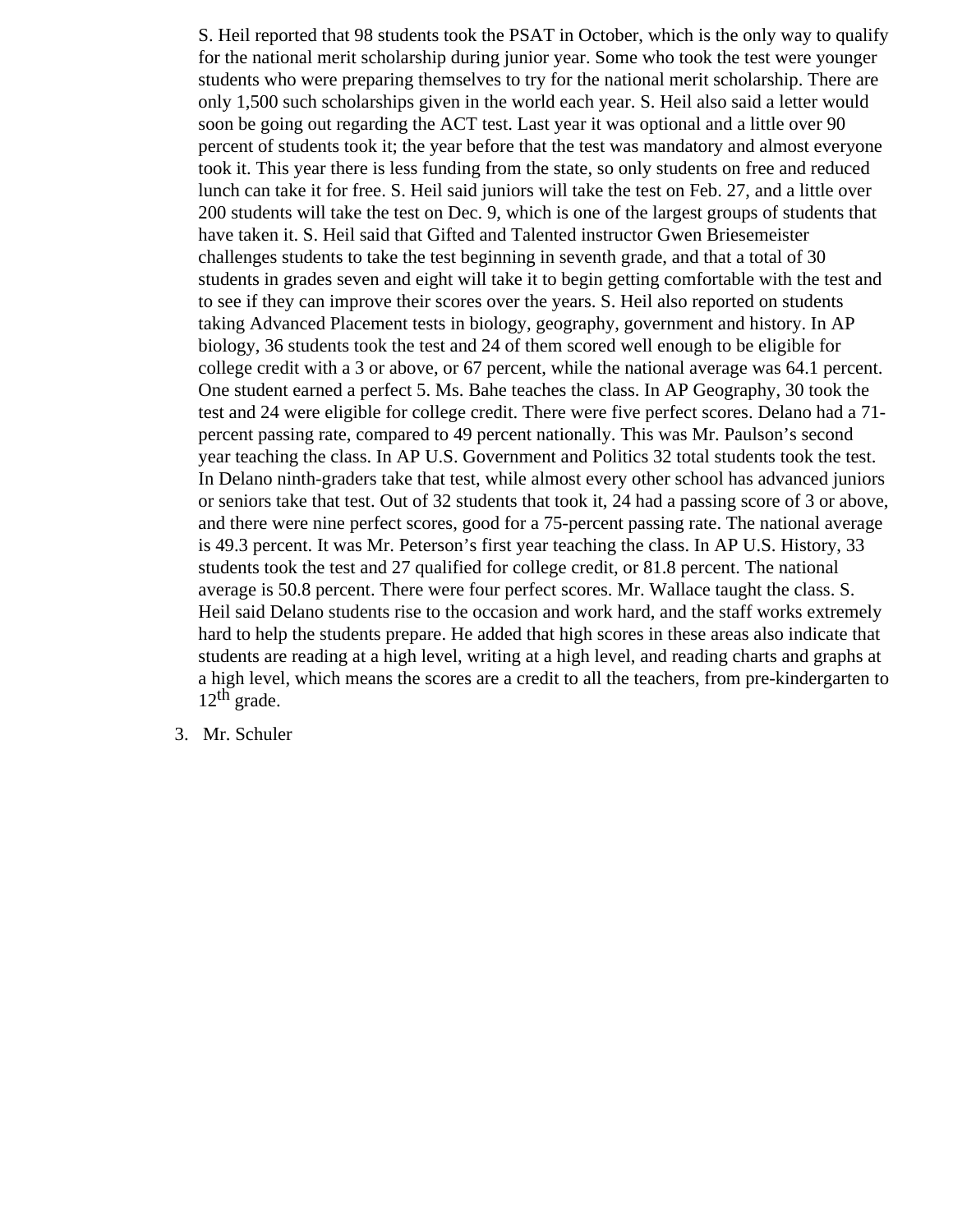For his report, D. Schuler introduced elementary physical education instructors Tim Lyngen and Derek Picha to give an overview of some of the unique things that are happening in their courses, and said the philosophy at DES is "movement for life." The teachers shared about the Let's Move! Active Schools National Award that the school earned this fall, making Delano Elementary one of only four schools in Minnesota that received the award. They said the criteria included physical education, activities before and after school, family and community engagement, staff involvement and physical activity during the day. Because the criteria were so wide ranging, they said the award was truly one that the whole school earned, not just the physical education department. T. Lyngen also reported on Parents in PE Week, which attracted about 150 parents to participate in classes. T. Lyngen and D. Picha also explained the use of wristwatch heartrate monitors in their classes and some of the benefits that have resulted, such as a high level of motivation among the students. The monitors are a tool to help explain how the body responds to different types of activity, and also help teachers plan lessons to make sure students reach their goal for activity minutes. The monitors also help students understand what they feel like when their bodies are in the different stages of exertion, and whether they need to slow down or work harder. The physical education department will also be taking over the Tiger Dash event in the spring, which will be used as a fundraiser to support and expand the program. If funding is available, future areas of instruction could include rock climbing, cross country skiing or snowshoeing, roller skating or even biking.

C. Business Manager

M. Reeder reminded community members that the truth and taxation meeting is Monday, Dec. 18, at 7 p.m. at the DHS media center.

D. Community Education Director

Diane Johnson reported that the ninth year of the Old Fashioned Christmas was coming up. Festivities included a boutique and Christmas event at the Community Education building, and bands would be performing at the heritage center, city hall and other sites. The newly formed Delano Community Band was scheduled to perform, along with a middle school wind ensemble and the high school choral group Sound Revolution. D. Johnson also said brochure planning was underway for the winter-spring season. She added that ECFE and Tiger Preschool have done benchmark testing, have reviewed data and have set goals for winter assessments. ECFE winter classes start first week in January. D. Johnson said Tiger Kids Club is putting its holiday event on pause this year because it is seeking parents who want to serve on the TKC advisory council. She said the gymnastics fall session had 99 student in November, and the next session includes has 104 students. Robotics begins in early January. Swimming lessons will take place in January before the pool shuts down. D. Johnson said the Tiger Activity Center desk staff are very happy to now be in their permanent home after all of the previous moves and challenges that customers have faced, and D. Johnson said there have been a lot of positive comments from the public. She said more cameras are also now available to help staff monitor the area.

#### **11. Student Board Representatives Report**

A. Alex Moe and Lydia Ramstad

L. Ramstad reported on the Veterans Day event at the elementary school, and said students have been excited about the Apex fundraiser. Lessons done during the fundraiser, she said, were a highlight of the students' day. She added that Dec. 7 is the Christmas program, and students were excited and nervous for that event. At the middle school, L. Ramstad said students enjoyed the Veterans Day ceremony, and that a number of concerts were coming up. She added that students were looking forward to the Tiger Pride assembly and that they are enjoying the new lunchroom. She said students appreciate the various places they can go to study and do homework. A. Moe reported on the high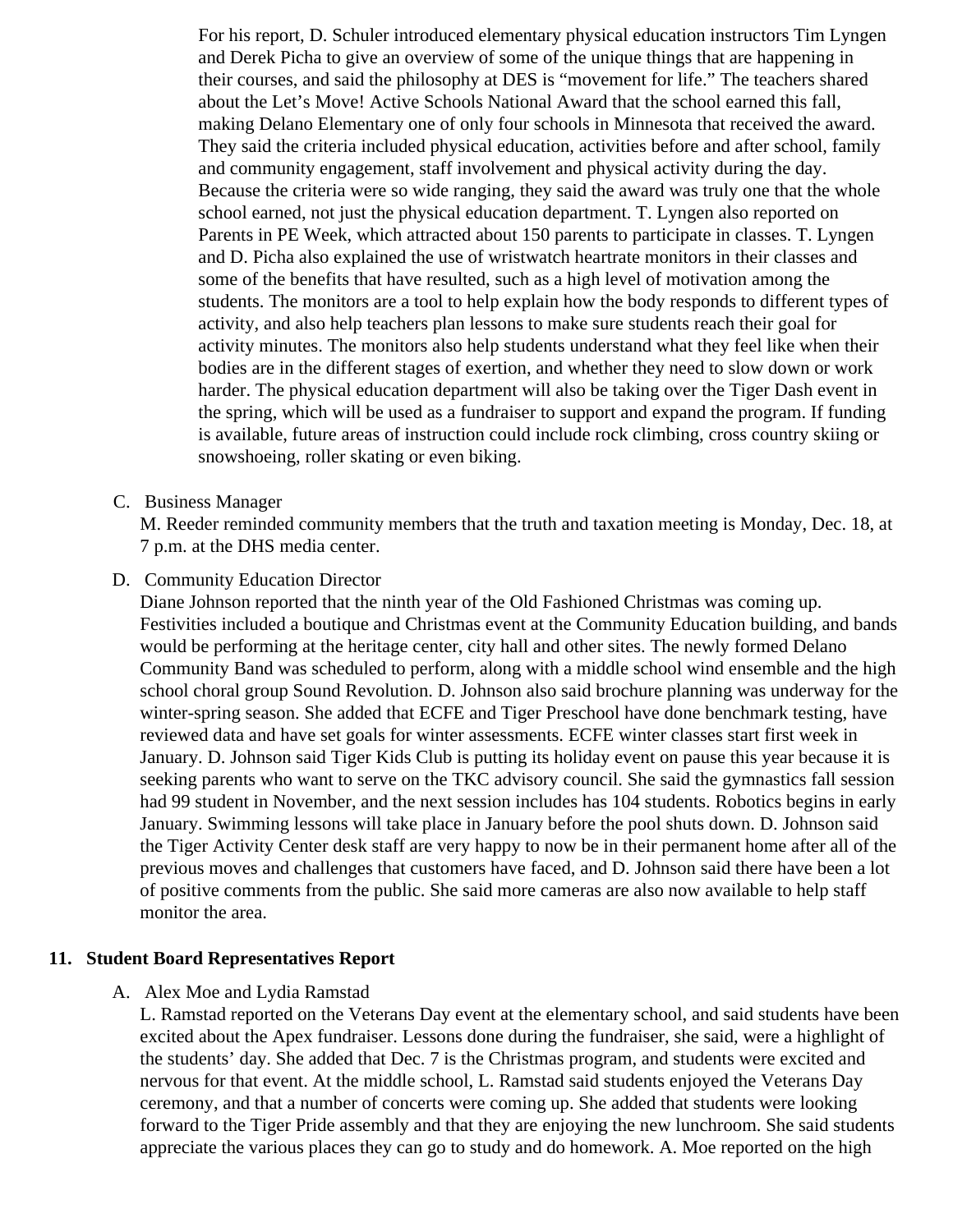school. He said the Veterans Day program went well and was enjoyed by teachers as well as stude The opening of the high school front entrance went well, with the jazz band playing for the opening and during lunch the first day. He also said students were excited to have new areas to eat lunch, and that they are enjoying the digital commons space. As for the new office, he said that has taken some getting used to for students, with some going to the wrong paces when looking for staff. A. Moe said the question of the week asked students if they preferred to be assigned to groups or to choose the partners. Students mostly preferred to choose their own groups, but also acknowledged that they might not get as distracted and might work more efficiently with people they don't know as well.

### 12. Board Reports

A. MAWSECO [\(Board minutes 10.24.1](/docs/district/2017_18/School_Board_Items/November_2017/10.24.2017_MAWSECO_minutes.pdf)7)

A. Johnson reported on the Wings alternative program in Litchfield. She explained that Wings is a residential chemical dependency treatment facility that is not just for the seven member districts. It co-ed, with separated residential arrangements. A. Johnson said the tendency might be to think of individuals in a facility like that as having addictions to opiates or stronger drugs, but the majority of students are actually there as a result of alcohol or marijuana use. The average stay is 60 to 120 d and there are varying degrees of treatment success.

B. Wright Technical Center Board minutes 11.06.17

A. Briesemeister said the WTC board received an auditor's report, which showed consistent and appropriate management. The significant weakness was that due to the size of the institution there limited segregation of accounting duties, which is not unusual. The principal reported that final registration numbers were disappointing when comparing pre-registration numbers to actual registrations. A. Briesemeister said there were 637 students initially, but that only 604 actually registered. He said there are hopes that better planning will reduce that discrepancy. Facilities wer also a focus of discussion. A. Briesemeister said there have been a lot of facility upgrades in recent years, and this year the focus is on the welding room. While the welding program is strong at WTC, he said there is a need to upgrade the physical facility. Additional projects might include upgrading the independent living classroom to allow instruction in more skills. Discussion is also continuing on restarting the greenhouse. A. Briesemeister said there was positive feedback from a preliminary survey given to member schools, and that WTC is in good health and is focused on providing an excellent experience for all students. A. Briesemeister said he is very encouraged by the work bein done there and that changes have been made in a positive direction.

- C. District Advisory Committee (11-16-1Minutes) M. Larson reported and referred the board to J. Vieau's WBWF report, which covered the goals that the committee had discussed.
- D. Professional Development

C. Milano reported that discussion centered on the benefits of coordinating committees, and that there was discussion of working hand-in-hand with strategic plan that is in place. For the 2018-19 professional development day, the consensus was to define a purpose and reason for adding any additional day.

- 13. Old Business None.
- 14. New Business
	- A. First Read oPolicy 534 Unpaid Meal Charges Upon motion by A. Briesemeister, seconded by M. Larson, the Board of Education approved the fir read of Policy 534. Motion passed 7-0.
	- B. Facility Use Procedure Sanual